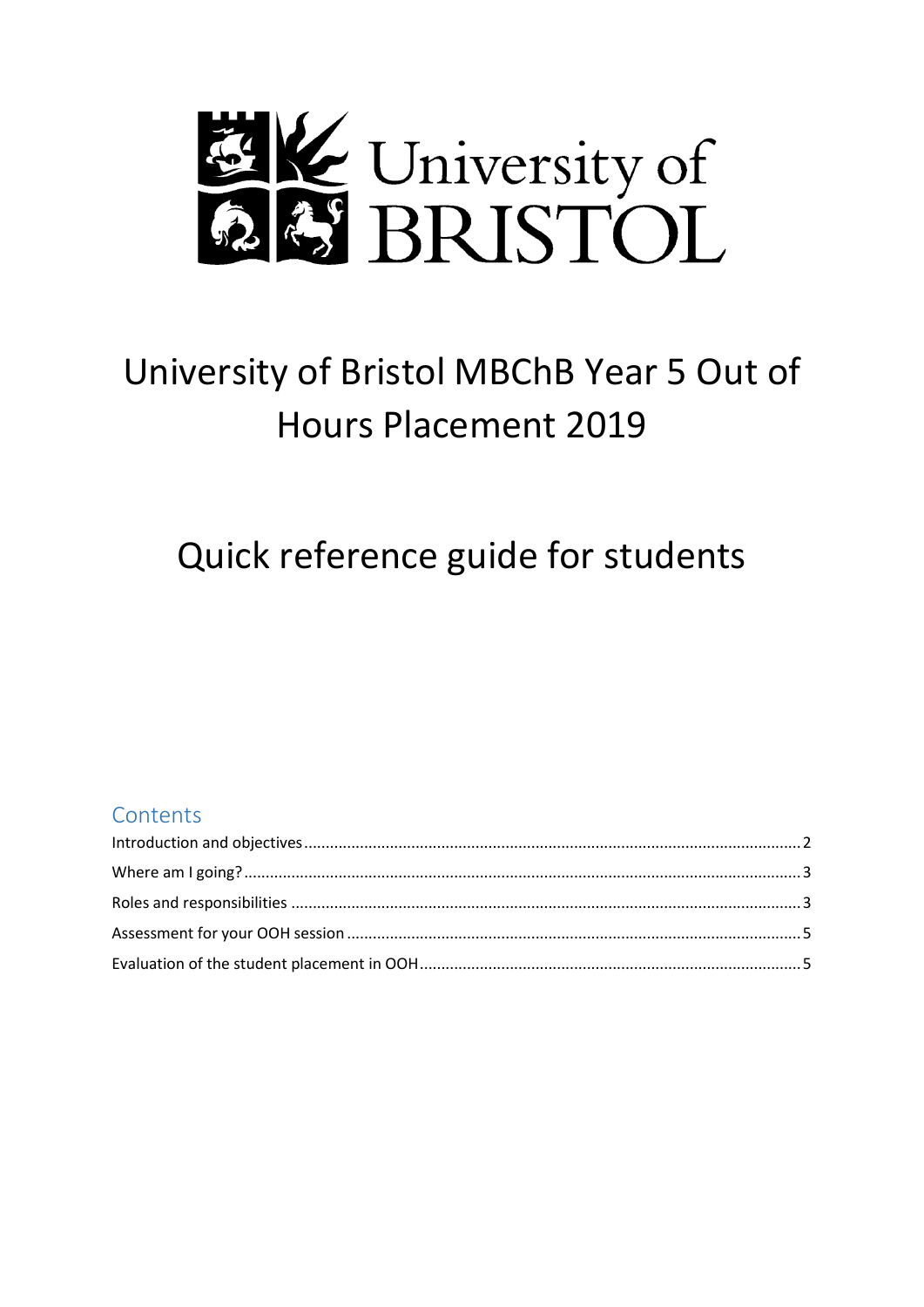### <span id="page-1-0"></span>Introduction and objectives

The main learning objective for this placement is to gain some insight into the workings of OOH in your area. Over the week, GP surgeries are open for about 50 hours, leaving 118 hours to cover! A huge amount of activity takes place OOH and it seems sensible for you to be aware of it. As F1 doctors, you will be working at the interface of primary and secondary care by clerking admissions and arranging discharges. Some of your admissions will come from the OOH service and some of your discharge planning may involve using an OOH provider, perhaps to arrange a post discharge review on a Sunday for example. When seeing patients in your GP placement, or sending patients home from the emergency department when qualified, you may well include the advice to 'phone 111' if your patient is concerned or thinks they are deteriorating. Having some knowledge of what might happen to them should they phone 111 and be treated by an OOH provider is therefore very useful.

There are differences to working in an in hours GP practice. The patients tend to present with a single problem, as opposed to two or three. That problem is almost by definition likely to be more urgent and potentially more serious. In addition, the environment is very time target based, similar to the emergency department. Calls to 111 are triaged by nonclinical call handlers who use NHS Pathways algorithms to question patients about their symptom, and generate a disposition outcome e.g. to call 999, advise the patient to attend ED, or book a face to face consultation or telephone call with OOH. The OOH clinicians can call patients and up or downgrade this response and change the type of response e.g. turn a telephone call into a home visit, but the initial contact should be completed within the initial target timeframe. OOH Clinicians may also have to triage calls from other sources, such as ambulance crews and care homes, as well as managing pre booked weekend appointments made during the week, handling urgent abnormal blood test results for patients in the community or seeing patients diverted from hospital emergency departments.

You can see that there is enormous variety in the sort of work OOH clinicians undertake. They may be working on the phone, seeing patients at the Primary Care Centre or visiting patients, and will see patients of all ages, and a wide variety of acute problems and severity of illness. Inevitably, some shifts are quieter but it can be a very busy, high-pressured clinical environment.

The second learning objective, as you are nearly doctors, is to gain some experience of assessing and managing acute presentations. Given the previous point, we can't guarantee how much of this will occur. We hope you will be able to see patients, take a history and perform an examination before coming up with a proposed management plan. You may also be able to enter your findings in the patient's notes. The OOH environment is naturally a more risky place than in hours, as clinicians and patients rarely know each other and the patients tend to be more unwell. Attitudes and documentation are accordingly more aligned with this– you may notice more safety netting advice and more lengthy documentation than you see in hours.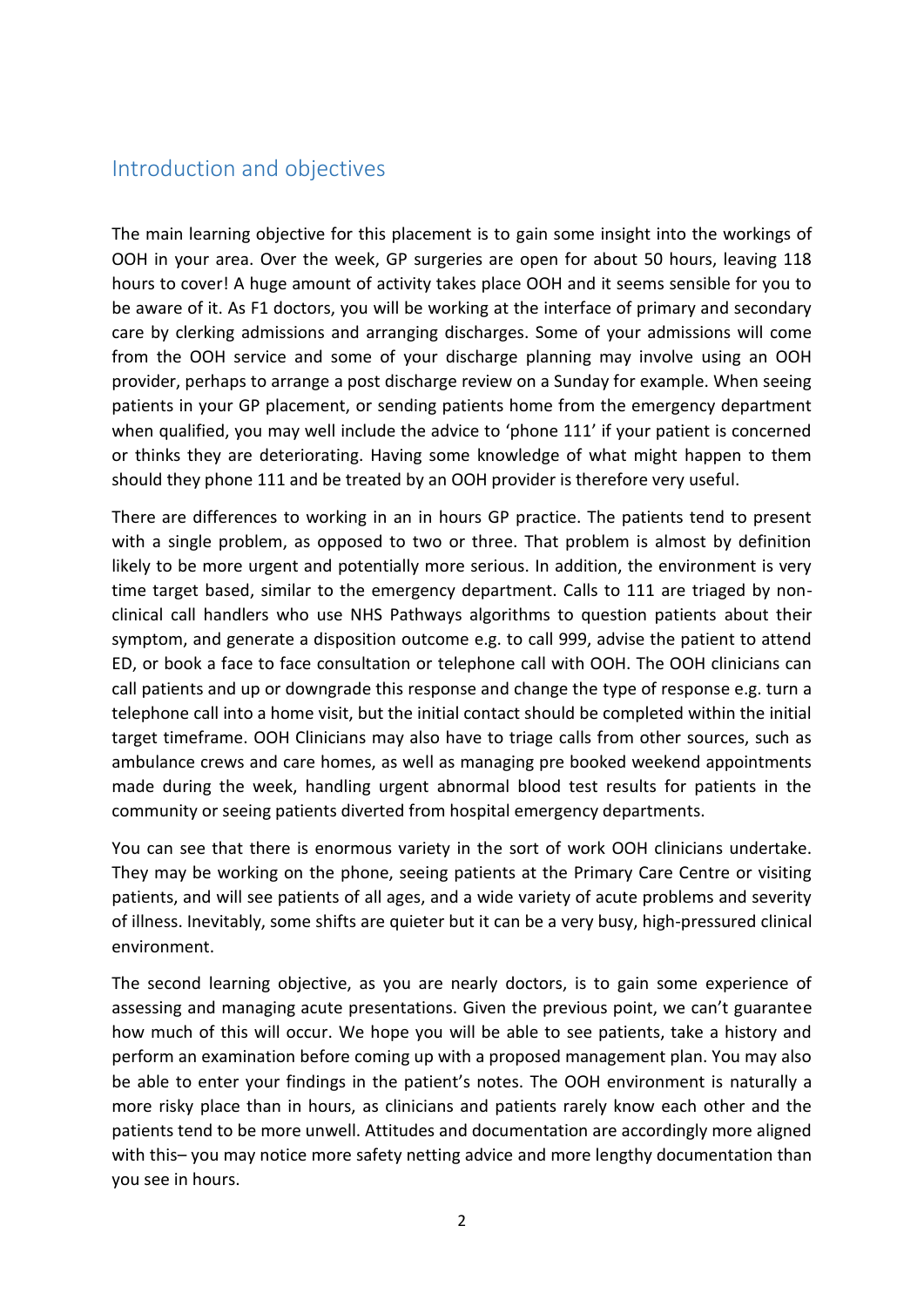Please be aware that although we would like you to see patients **every patient must be reviewed by the supervising clinician, who may be a doctor or an allied health professional, before that patient leaves the care of the organisation**. This includes final review and completion of the electronic patient record by the supervising clinician.

# <span id="page-2-0"></span>Where am I going?

Your local out of hours provider is Medvivo. Their two bases you will be attending are Moredon Medical Centre, Swindon and RUH, Bath. The date, time and venue of your specific placement is shown in the allocation spreadsheet we have sent you.

If you need to cancel on the day, due to illness or other unforeseen circumstance, please use the emergency contact details below copying in the Year 5 GP lead at [veronica.boon@bristol.ac.uk](mailto:veronica.boon@bristol.ac.uk) and [phc-teaching@bristol.ac.uk.](mailto:phc-teaching@bristol.ac.uk) Any issues beforehand (ie changing shift) please contact Karen Graham [\(Karen.graham@medvivo.com](mailto:Karen.graham@medvivo.com))

# <span id="page-2-1"></span>Medvivo

Lead GP contact for placement

Karen Graham: [Karen.graham@medvivo.com](mailto:Karen.graham@medvivo.com)

### Moredon Medical Centre

[Moredon Road, Swindon SN2 2JG](https://www.bing.com/local?lid=YN1029x14096022195603556939&id=YN1029x14096022195603556939&q=Moredon+Medical+Centre&name=Moredon+Medical+Centre&cp=51.5821762084961%7e-1.80663096904755&ppois=51.5821762084961_-1.80663096904755_Moredon+Medical+Centre) – free parking available on site

RUH [Combe Park, Bath BA1 3NG](https://www.bing.com/local?lid=YN1029x16210499239825231503&id=YN1029x16210499239825231503&q=Royal+United+Hospital&name=Royal+United+Hospital&cp=51.392032623291%7e-2.38971996307373&ppois=51.392032623291_-2.38971996307373_Royal+United+Hospital)

### Emergency Contact details

Shift Co-ordinator: 0300 111 4008

# Roles and responsibilities

### General principles

Your experiences will naturally be different depending on what presents on the shift and the type of shift you are doing. You may be in a Primary Care Centre all shift, you may be visiting for some or all of your shift, there may be some telephone triage or there may be a combination of all three.

You will be working alongside a medical student Supervisor for your shift. The Supervisors are all experienced OOH clinicians, who have undergraduate and/ or postgraduate teaching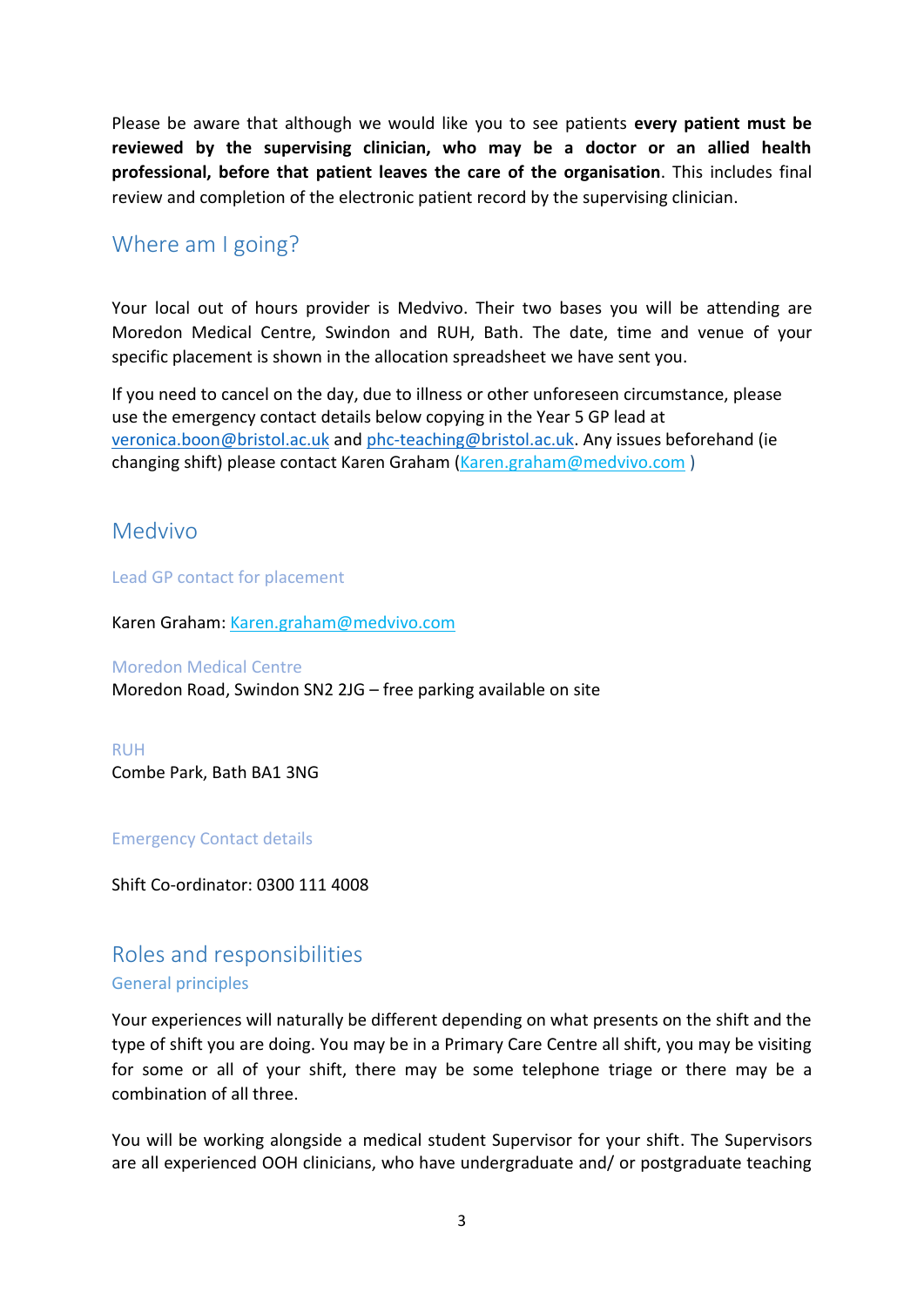or supervision experience. Supervisors may be GPs, but may also be Nurses, Advanced Nurse Practitioners or Emergency Care Practitioners.

The sessions should enable you to see patients alone to take a history, examine and formulate a plan. The Supervisor will be able to give you access to the computer system so you can type a clinical record for the patients you see. They will try their best to ensure you are able to get as involved as possible, but please be mindful that OOH can get busy. Please ensure that you add your name and role clearly to any records that you make. All patients will need to be discussed with and reviewed by the Supervisor before they leave, and the Supervisor must check and add to the clinical record and issue prescriptions as required.

Do ask questions of your supervisor and other staff to gain some insight into the OOH environment. Equally, the OOH providers can expect you to be keen, interested and willing to help out within the limits of your competence. If you feel you are being asked to do something that you are not competent to do, you must say so. It is difficult for supervisors to know you in a short period of time and while they will want to engage you they will not wish to make you feel uncomfortable.

### OOH Primary Care Centre (PCC)

It is perfectly acceptable for a student to see a patient that the supervisor has selected as suitable in a room by yourself to take a history and perform an examination. The patient should be made aware that a student would like to see them and agree/ consent to this. You should come up with a management plan yourself but this can only be initiated once the supervising clinician has reviewed the patient, your assessment and plan with you. If there isn't a room for you to use then you should sit in with your supervisor but please ask if you can see some patients and be observed doing so  $-$  in the rare event that it is simply too busy and that patient care may be jeopardised by slowing down you will be advised of this. If this occurs, please do feed this back on the evaluation sheet as we would hope this would not be the case.

### Telephone triage/ advice in OOH

You may be invited to listen in to some telephone calls with patients. Telephone consulting and telephone triage is a difficult skill as most of the elements of communication e.g.: body language and facial expression are lost. This is interesting to get some exposure to. You will not be invited to perform telephone triage– you are introduced to it in an Academy tutorial but you are unlikely to have to use this skill in the near future. We hope that you would have a more varied experience than only telephone work during you shift.

### Home visits in OOH

Visits can be interesting and fun although due to travel times you see fewer patients than in a PCC. You should be aware that due to the nature of visits if you get stuck with an ill patient you might be home late, although we will try to avoid this. However, visiting means that you can be directly observed assessing and proposing management for a patient in their own home. The supervising clinician can provide any clarification you need at the time, before debriefing in the car on the way to the next visit. The car journey between visits also